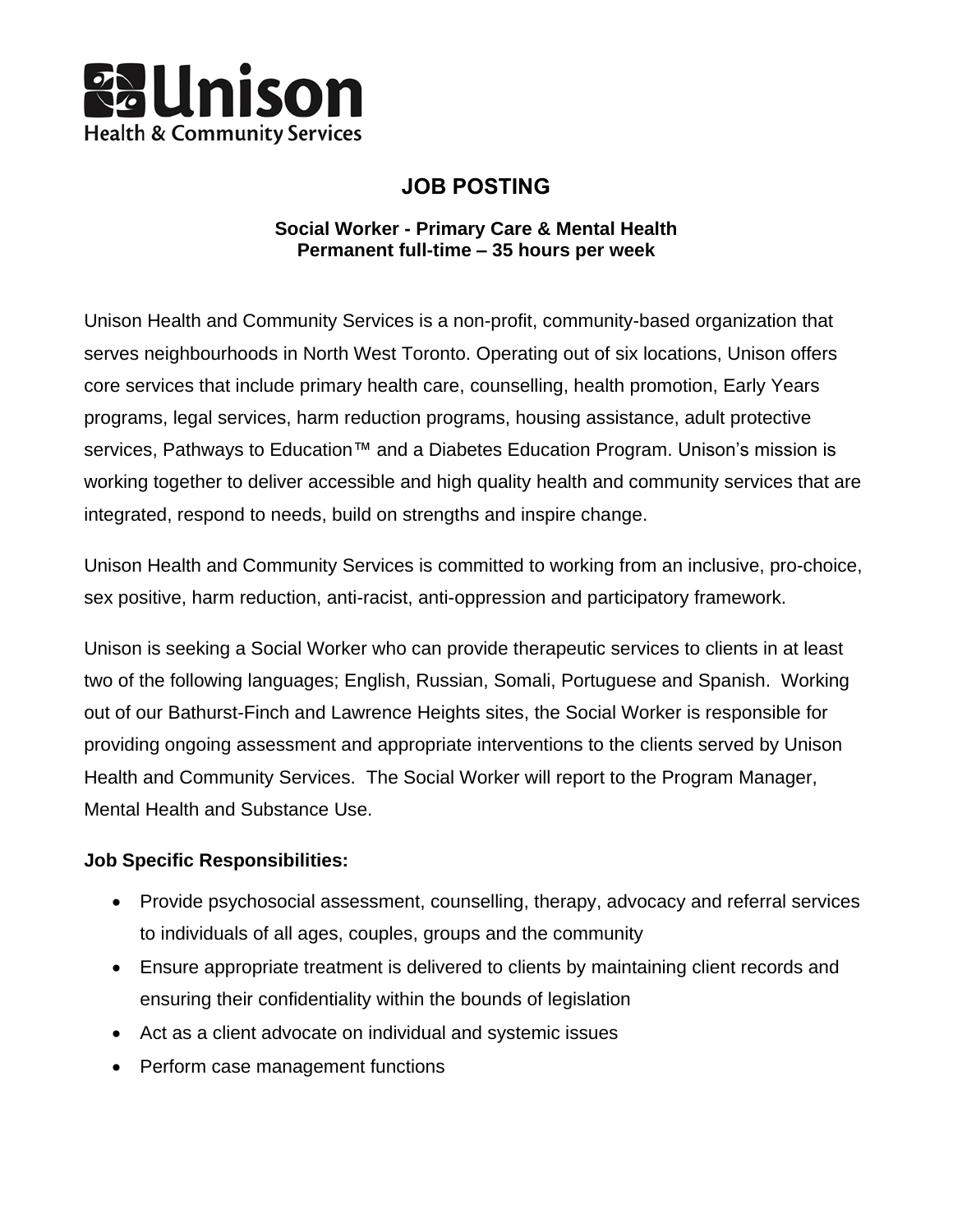- Work within the guidelines of the Ontario College of Social Workers and Social Service **Workers**
- Contribute to the on-going evaluation, development and implementation of the therapeutic programs that respond to the psycho social health needs of the target group
- Liaise with community agencies regarding issues relevant to client needs and identify and develop partnership/collaboration opportunities when applicable
- Participate in interdisciplinary case conferences as needed
- Provide support to Primary Care team in client crisis management
- Participate in Quality of Care chart audits with Social Workers across sites
- Participate in the review, development and updating of social work and clinic procedures; provide input to the development of applicable policies.

# **Organizational Responsibilities**

- Participate in team and organization-wide meetings and committees, initiatives and events.
- Develop work goals in conjunction with supervisor, identifying action plans, learning objectives and professional development needs.
- Participate in performance appraisal process including self-evaluation component.
- Adhere to all policies and procedures of the organization.
- Submit encounter data and/or statistics, administrative forms and reports in a timely fashion.
- Orient, supervise and support students and/or volunteers as required.
- Identify, report and debrief on client safety incidents, good catches, occupational health and safety incidents and near misses.
- Other duties as required.

# **Job-Specific Qualifications:**

- Master's level in Social Work, Counseling, Psychotherapy, or related field
- Certification and membership in good standing with the Ontario College of Social Workers and Social Service Workers
- Bilingualism or multilingualism in English, Russian, Somali, Portuguese and Spanish is preferred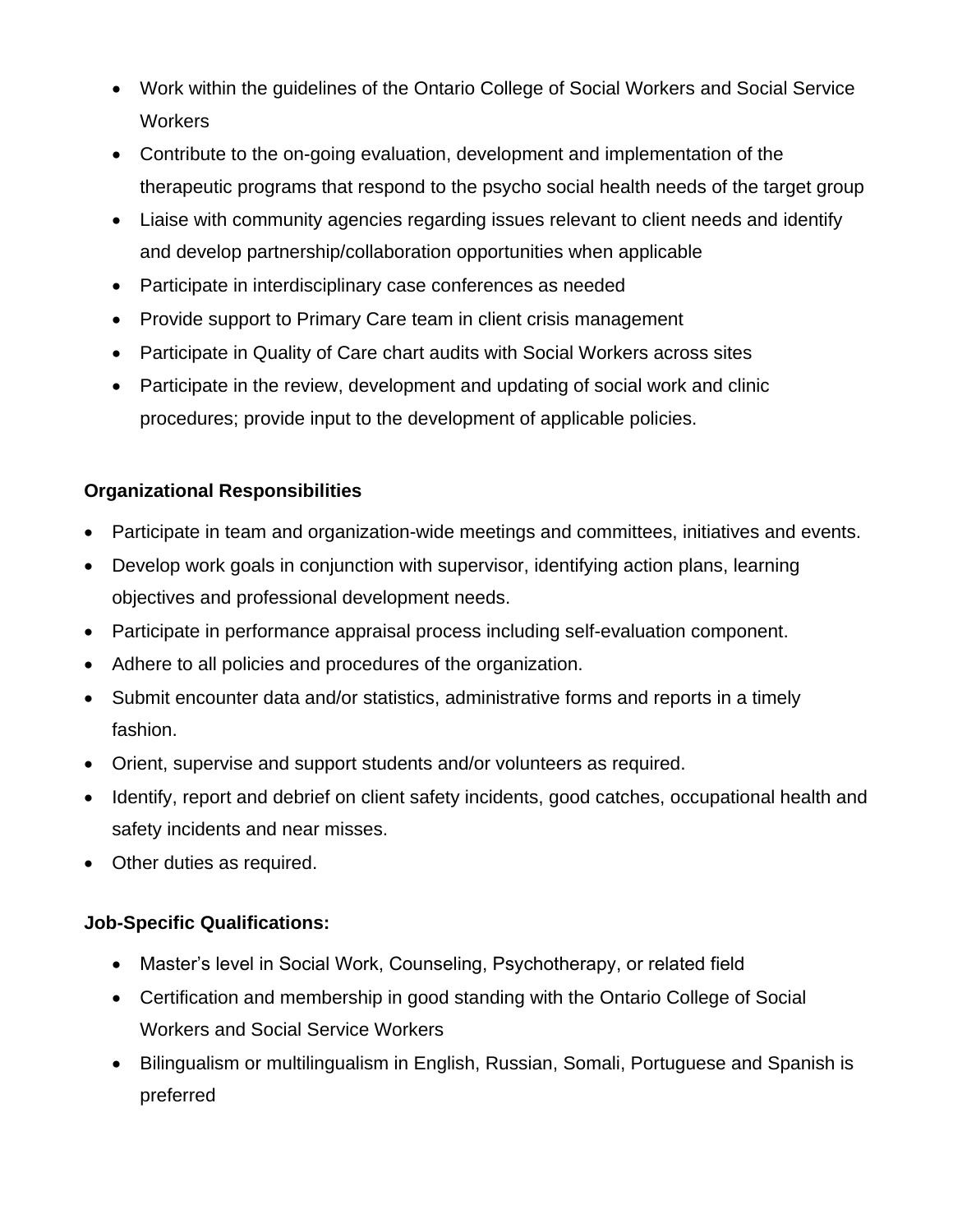- Demonstrated knowledge and experience in group work and community development
- Demonstrated knowledge of, and sensitivity to, the impact of social, economic, environmental and cultural issues on diverse communities
- Knowledge of issues affecting communities facing barriers to access in an urban environment
- Familiarity with the social, economic and cultural conditions of the project's geographic area, experience in working with local service providers, community groups and networks, and an understanding of local issues and priorities are an asset
- Experience serving Unison's priority populations (seniors with complex needs, people with mental health & addiction issues, LGBTTQ2+, and youth facing barriers)
- Excellent interpersonal, communication and organizational skills, including computer literacy
- Excellent interpersonal skills with colleagues, students, community members, volunteers, etc.
- Excellent communication skills, both written and verbal, in English and one or more of the following languages; Russian, Somali, Portuguese and Spanish, both with individuals and groups
- Thorough knowledge of and proficiency in current assessment, psychotherapy and psychosocial counseling techniques for working with individuals, couples and communities
- Demonstrated ability to develop and facilitate psycho-educational support groups
- Ability to effectively deal with crises; 3-5 years direct therapy experience and 3-5 years' experience working with youth, adults and children, preferably in a community-based setting
- Ability to work flexible hours.

# **Interested candidates are asked to submit a résumé with covering letter by 4:00 pm on September 29, 2020 to:**

Hiring Committee – Social Worker Unison Health and Community Services Toronto, ON [hirings@unisonhcs.org](mailto:hirings@unisonhcs.org)

# **Please cite UN\_2020\_019 in the subject line of the email**